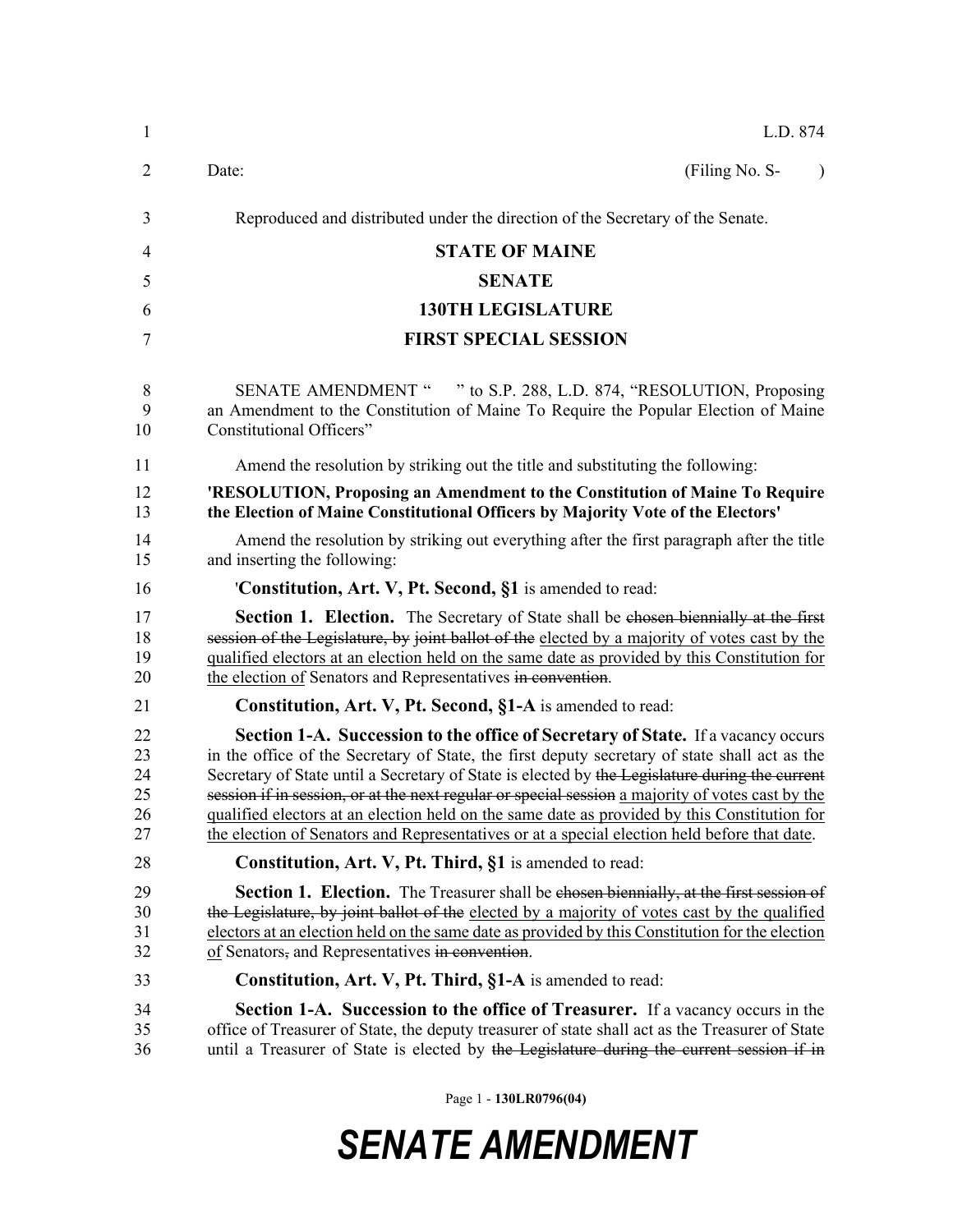session, or at the next regular or special session a majority of votes cast by the qualified electors at an election held on the same date as provided by this Constitution for the election of Senators and Representatives or at a special election held before that date. 1 2 3

4 **Constitution, Art. IX, §11** is amended to read:

5 **Section 11. Attorney General.** The Attorney General shall be chosen biennially 6 by joint ballot elected by a majority of votes cast by qualified electors at the election held 7 on the same date as provided by this Constitution for the election of the Senators and 8 Representatives in convention. Vacancy in said office occurring when the Legislature is 9 not in session, may be filled by appointment by the Governor, subject to confirmation as 10 required by this Constitution for Justices of the Supreme Judicial Court.

11 **Constitutional referendum procedure; form of question; effective date.**  12 **Resolved:** That the municipal officers of this State shall notify the inhabitants of their 13 respective cities, towns and plantations to meet, in the manner prescribed by law for holding 14 a statewide election, at a statewide election held in the month of November following the 15 passage of this resolution, to vote upon the ratification of the amendment proposed in this 16 resolution by voting upon the following question:

17 "Do you favor amending the Constitution of Maine to provide that the 18 Secretary of State, the Treasurer of State and the Attorney General be 19 elected biennially by a majority of the votes cast for office by qualified 20 electors?"

21 The legal voters of each city, town and plantation shall vote by ballot on this question 22 and designate their choice by a cross or check mark placed within the corresponding square 23 below the word "Yes" or "No." The ballots must be received, sorted, counted and declared 24 in open ward, town and plantation meetings and returns made to the Secretary of State in 25 the same manner as votes for members of the Legislature. The Governor shall review the 26 returns. If it appears that a majority of the legal votes are cast in favor of the amendment, 27 the Governor shall proclaim that fact without delay and the amendment becomes part of 28 the Constitution of Maine on the date of the proclamation.

- 29 **Secretary of State shall prepare ballots. Resolved:** That the Secretary of State 30 shall prepare and furnish to each city, town and plantation all ballots, returns and copies of 31 this resolution necessary to carry out the purposes of this referendum.'
- 32 Amend the resolution by relettering or renumbering any nonconsecutive Part letter or 33 section number to read consecutively.
- 34 **SUMMARY** 35 This amendment replaces the resolution and instead requires the Secretary of State, the 36 Treasurer of State and the Attorney General to be elected by a majority of votes cast. The 35 36

Page 2 - **130LR0796(04)**

## *SENATE AMENDMENT*